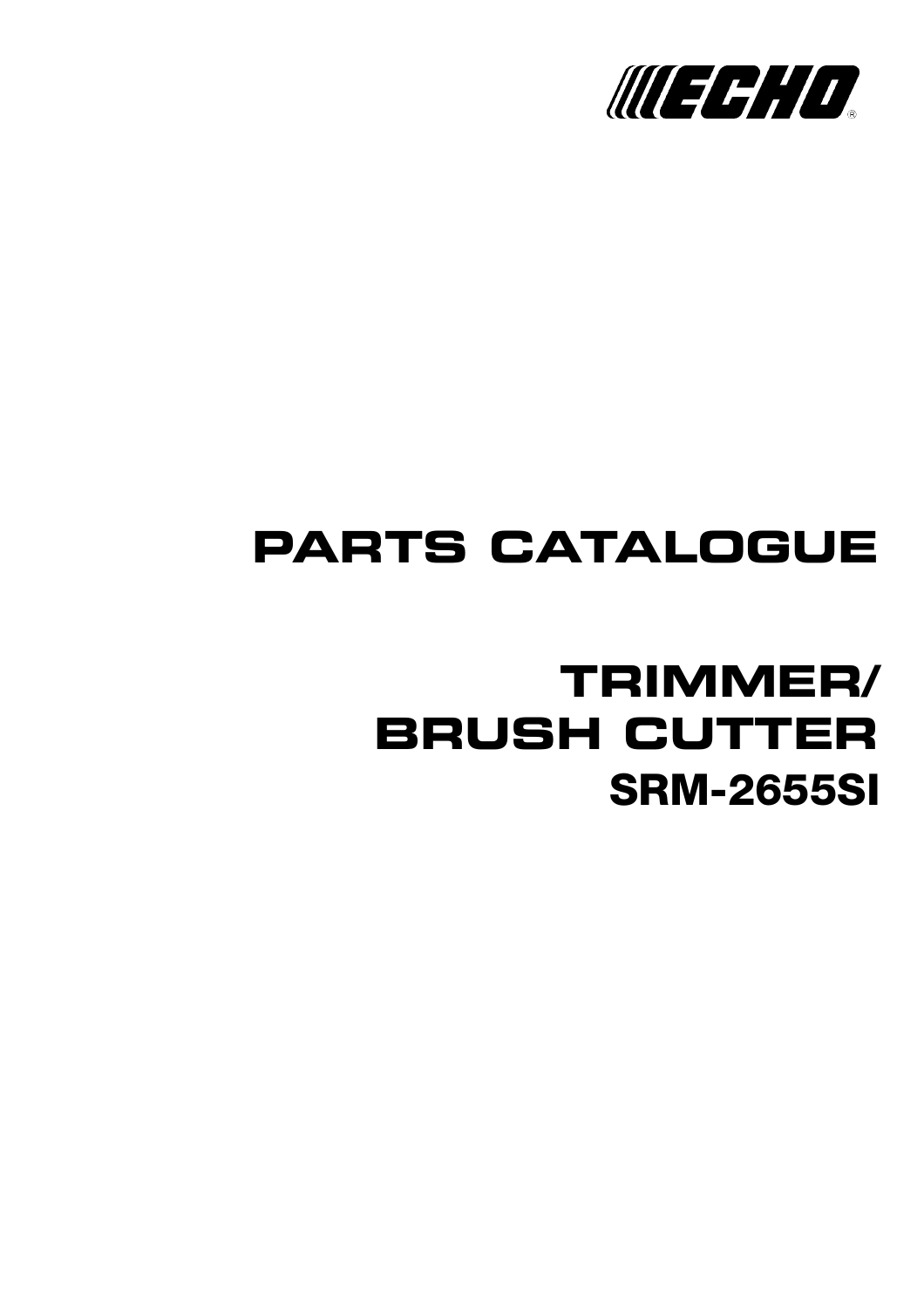

|                                         |     | KEY LV PART NUMBER Q'TY |                | <b>DESCRIPTION</b>         | <b>REMARKS</b> |
|-----------------------------------------|-----|-------------------------|----------------|----------------------------|----------------|
|                                         |     |                         |                |                            |                |
|                                         |     | 91121-05020             |                | <b>BOLT, FLANGE</b>        |                |
| $\overline{2}$                          |     | V353-000020             |                | COLLAR <sub>,5</sub>       |                |
| $\ddot{\mathrm{3}}$                     |     | 159905-55930            |                | <b>GUARD, TOP</b>          |                |
| 4                                       |     | A160-000220             |                | <b>COVER, CYLINDER</b>     |                |
| 5                                       |     | 101034-56532            |                | <b>CYLINDER</b>            |                |
| $\frac{6}{7}$                           |     | 900162-05022            | 4              | BOLT, H.S. 5*22            |                |
|                                         |     | 101010-56030            | 1.             | GASKET, CYL. BASE          |                |
| 8                                       |     | P021-000371             |                | <b>PISTON KIT</b>          |                |
| $\cdot$ 9                               | $+$ | A101-000010             | $\overline{c}$ | <b>RING, PISTON</b>        |                |
| 10                                      | $+$ | V606-000000             |                | PIN, ENG 8                 |                |
| 11                                      | $+$ | 100015-04630            | $\overline{c}$ | <b>CIRCLIP, PISTON PIN</b> |                |
| .12                                     | $+$ | V553-000020             |                | <b>BEARING, NEEDLE 8</b>   |                |
| 13                                      | $+$ | 100014-55930            | $\overline{2}$ | <b>SPACER, PISTON PIN</b>  |                |
| 14                                      |     | 100100-56032            |                | <b>CRANKSHAFT</b>          |                |
| $\begin{array}{c} 15 \\ 16 \end{array}$ |     | 100142-12330            |                | <b>KEY, WOODRUFF</b>       |                |
|                                         |     | P021-000941             |                | <b>CRANKCASE KIT</b>       |                |
| 17                                      | $+$ | 100213-05530            |                | <b>OILSEAL</b>             |                |
| 18                                      | $+$ | 900800-36001            | 2              | BEARING, BALL 6001         |                |
| 19                                      | $+$ | 900702-00028            |                | CIRCLIP <sub>28</sub>      |                |
| 20                                      | $+$ | 100242-55930            |                | <b>GASKET, CRANKCASE</b>   |                |
| 21                                      | $+$ | 100212-28230            |                | OILSEAL ISCD 12*28*7       |                |
| 22                                      | $+$ | 900162-05025            | 4              | BOLT, H.S. 5*25            |                |
| 23                                      |     | 101538-28230            | 1              | <b>GROMMET, PLUG</b>       |                |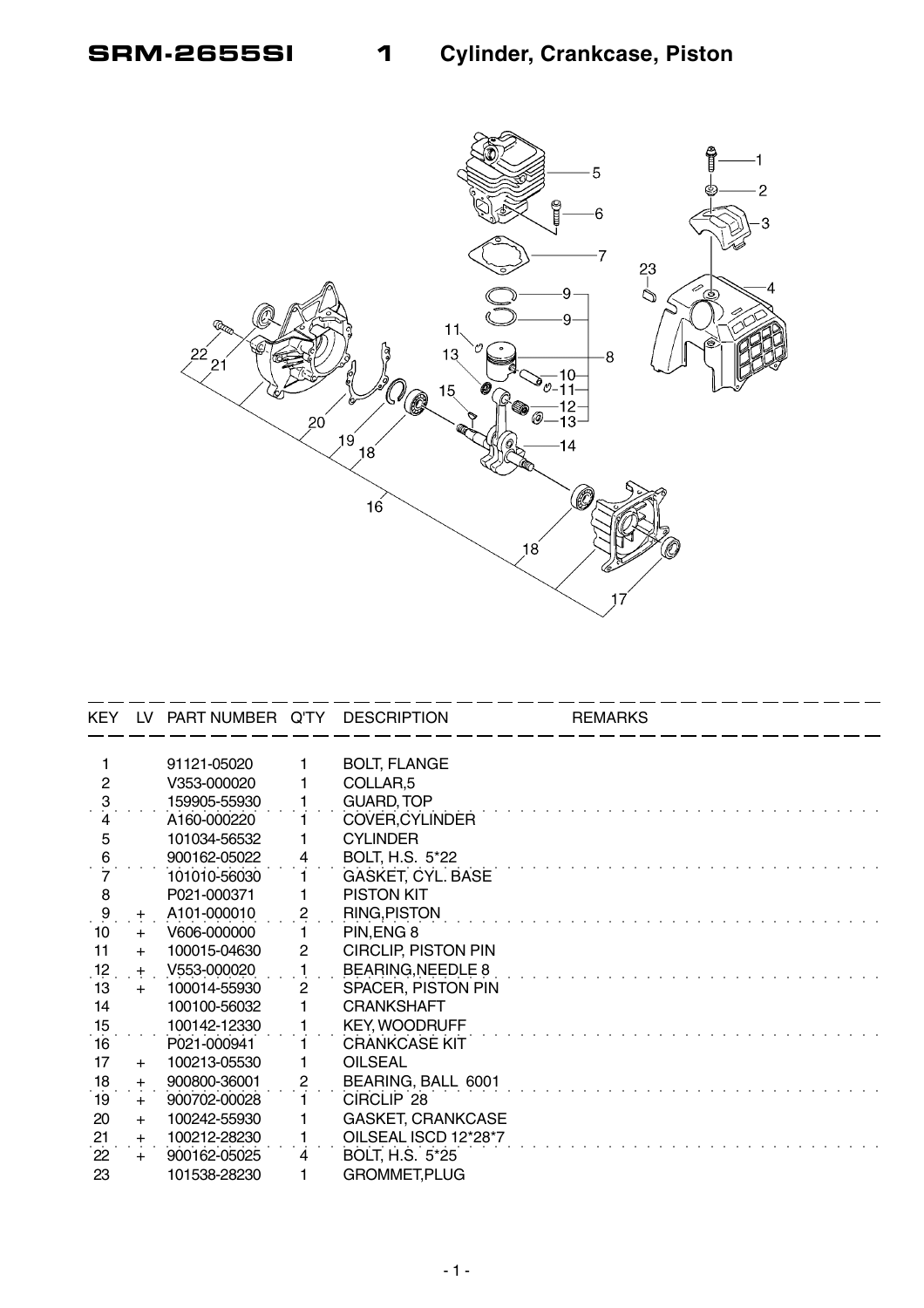

| <b>KEY</b>          | LV 1 | PART NUMBER Q'TY DESCRIPTION |                         |                          | <b>REMARKS</b> |
|---------------------|------|------------------------------|-------------------------|--------------------------|----------------|
|                     |      |                              |                         |                          |                |
| 1                   |      | 152801-55930                 |                         | ROTOR, MAGNET            |                |
| $\overline{2}$      |      | 900600-00008                 |                         | WASHER 8                 |                |
| $\ddot{\mathbf{3}}$ |      | 900605-00008                 |                         | WASHER, SPRING 8         |                |
| 5                   |      | 900502-00008                 |                         | <b>NUT 8 (3N)</b>        |                |
|                     |      | 175048-05530                 | 2                       | WASHER (I)               |                |
| 6                   |      | 175018-05533                 | 1                       | SPRING, CLUTCH           |                |
|                     |      | 175009-55931                 | $\overline{2}$          | SHOE, CLUTCH             |                |
| 8                   |      | 175049-56030                 | $\mathbf{2}$            | <b>WASHER</b>            |                |
| 9                   |      | 175046-56030                 | $\overline{\mathbf{c}}$ | SHAFT, CLUTCH            |                |
| 10                  |      | 101503-56031                 |                         | COVER ASY, FAN           |                |
| 11                  | $+$  | 175005-55930                 |                         | DRUM, CLUTCH             |                |
| 12                  | $+$  | 900702-00026                 |                         | CIRCLIP 26               |                |
| 13                  | $+$  | 900807-06000                 | $\overline{2}$          | BEARING, BALL 6000LB     |                |
| 14                  | $+$  | 100215-03930                 | $\overline{c}$          | PIN, DOWEL               |                |
| 15                  | $+$  | 900701-00010                 | 1                       | CIRCLIP 10               |                |
| $\overline{16}$     |      | 91118-05018                  | $\mathbf{2}$            | <b>BOLT</b>              |                |
| 17                  |      | X547-000660                  |                         | LABEL, ECHO              |                |
| 18                  |      | 610922-55931                 |                         | <b>HOLDER, MAIN PIPE</b> |                |
| $\overline{19}$     |      | 91118-05028                  |                         | <b>BOLT</b>              |                |
| 20                  |      | 900702-00042                 |                         | CIRCLIP 42               |                |
| 21                  |      | 162014-52930                 |                         | LEAD, GROUND             |                |
| 22                  |      | 900242-05010                 |                         | <b>SCREW 5*10</b>        |                |
| 23                  |      | 162010-56430                 |                         | LEAD, GROUND             |                |
| 24                  |      | 900162-05022                 | $\overline{c}$          | BOLT, H.S. 5*22          |                |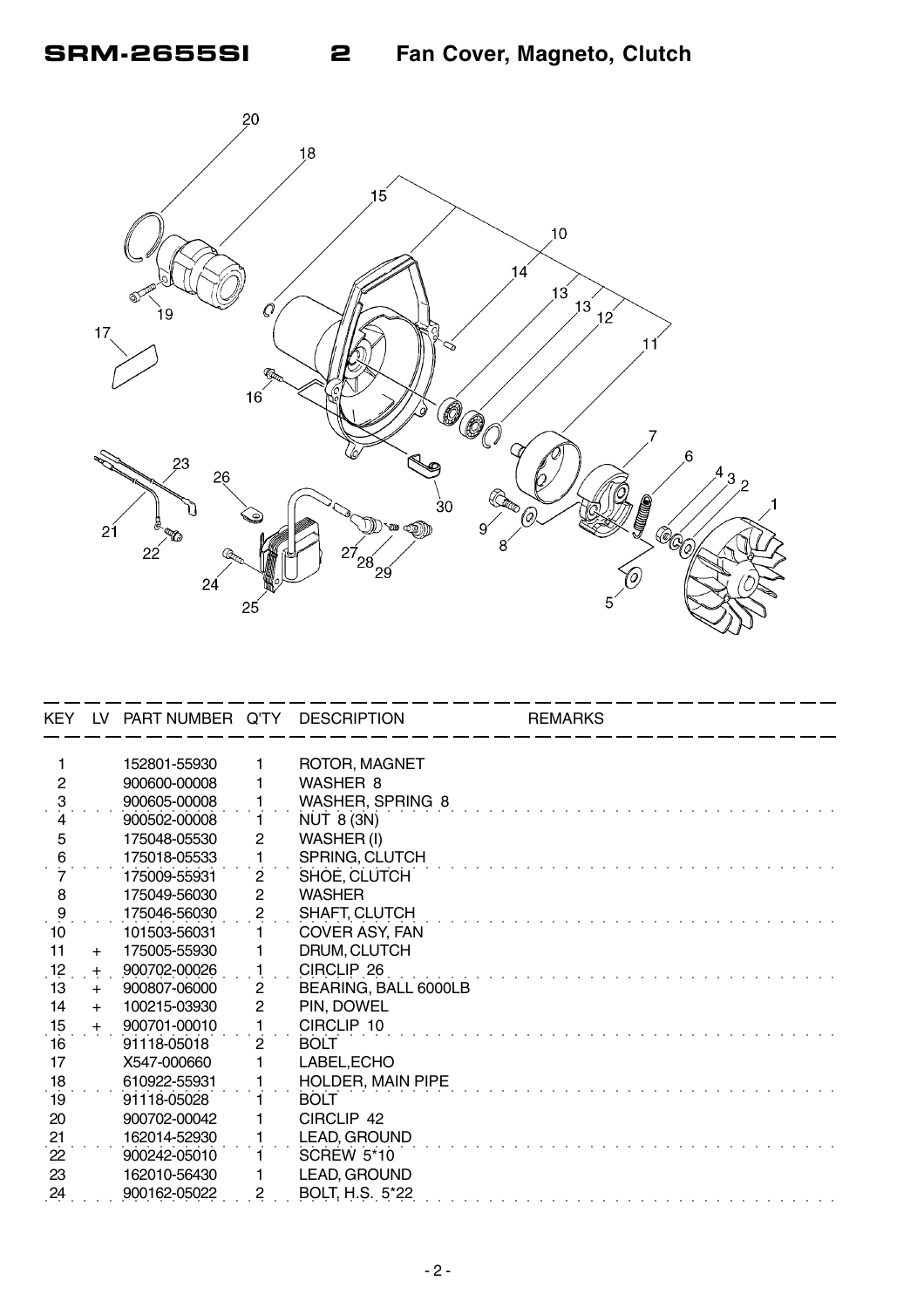Fan Cover, Magneto, Clutch



2

| <b>KEY</b> | LV. | PART NUMBER Q'TY | <b>DESCRIPTION</b>      | <b>REMARKS</b> |
|------------|-----|------------------|-------------------------|----------------|
| -25        |     | 152626-56032     | COIL, IGNITION          |                |
| -26        |     | 156112-40630     | <b>GROMMET</b>          |                |
| -27        |     | 159012-03433     | CAP, SPARK PLUG         |                |
| -28        |     | 159011-03432     | <b>COIL, SPARK PLUG</b> |                |
| -29        |     | 159010-10230     | PLUG, SPARK (BPMR-7A    |                |
| -30        |     | 178111-06230     | CLIP                    |                |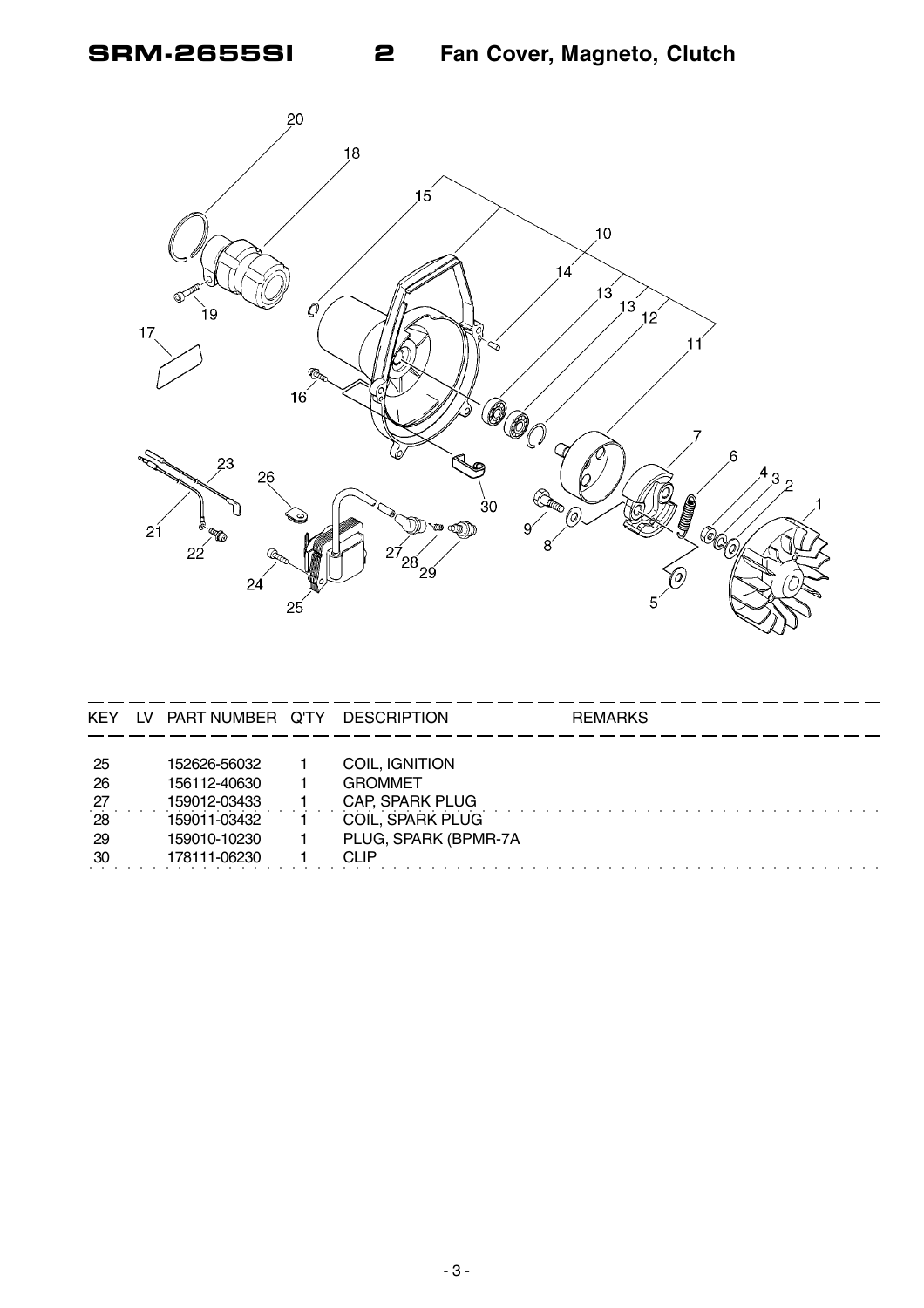

| <b>KEY</b>    | - IV       | PART NUMBER Q'TY DESCRIPTION |                     |                           | <b>REMARKS</b> |
|---------------|------------|------------------------------|---------------------|---------------------------|----------------|
| 15            |            | 900253-05020                 | 3                   | <b>SCREW 5*20</b>         |                |
| 16            |            | X505-000620                  |                     | LABEL, CAUTION            |                |
|               |            | X502-000460                  |                     | LABEL, ECHO               |                |
| $^{18}$<br>19 |            | A051-000321                  |                     | STARTER, RECOIL           |                |
| 20            |            | 177246-11120                 |                     | <b>CLIP, STARTER ROPE</b> |                |
| 21            | $+$        | 177228-27030                 |                     | <b>GRIP, STARTER</b>      |                |
| 22            | $+$<br>$+$ | P022-004610                  | $\overline{2}$      | SPRING, RETURN            |                |
| 23            |            | P022-004620                  | $\mathbf{2}$        | PAWL, STARTER             |                |
|               | $+$        | P022-004680                  |                     | SPRING, SPIRAL            |                |
| 24<br>25      | $+$<br>$+$ | P022-004600                  |                     | ROPE, STARTER             |                |
| 26            |            | P022-004690                  |                     | REEL, ROPE                |                |
|               | $+$        | P022-004660                  |                     | SPRING, RETURN            |                |
| 27<br>28      | $+$<br>$+$ | P022-004670                  |                     | PAWL, STARTER             |                |
| 29            |            | P022-004700                  |                     | COMPLETE, SPRING          |                |
| 30            | $+$<br>$+$ | P022-004710                  |                     | PLATE, CAM                |                |
| 31            | $+$        | P022-004630                  |                     | <b>SCREW</b>              |                |
| 33            |            | 91118-04014                  | 4                   | <b>BOLT</b>               |                |
| 35            |            | V376-000780                  |                     | <b>SPACER</b>             |                |
| 36            | $+$        | 900565-00005                 |                     | <b>NUT</b>                |                |
| 40            |            | A052-000100                  |                     | PULLEY, ASM STARTER       |                |
| 41            |            | 177218-40630                 |                     | PAWL, STARTER             |                |
| 42            | $+$        | 177234-40630                 | $\overline{c}$<br>2 | SPRING, RETURN            |                |
|               | $+$        | P022-002100                  |                     |                           |                |
| 43            | $+$        |                              | 2                   | E-RING                    |                |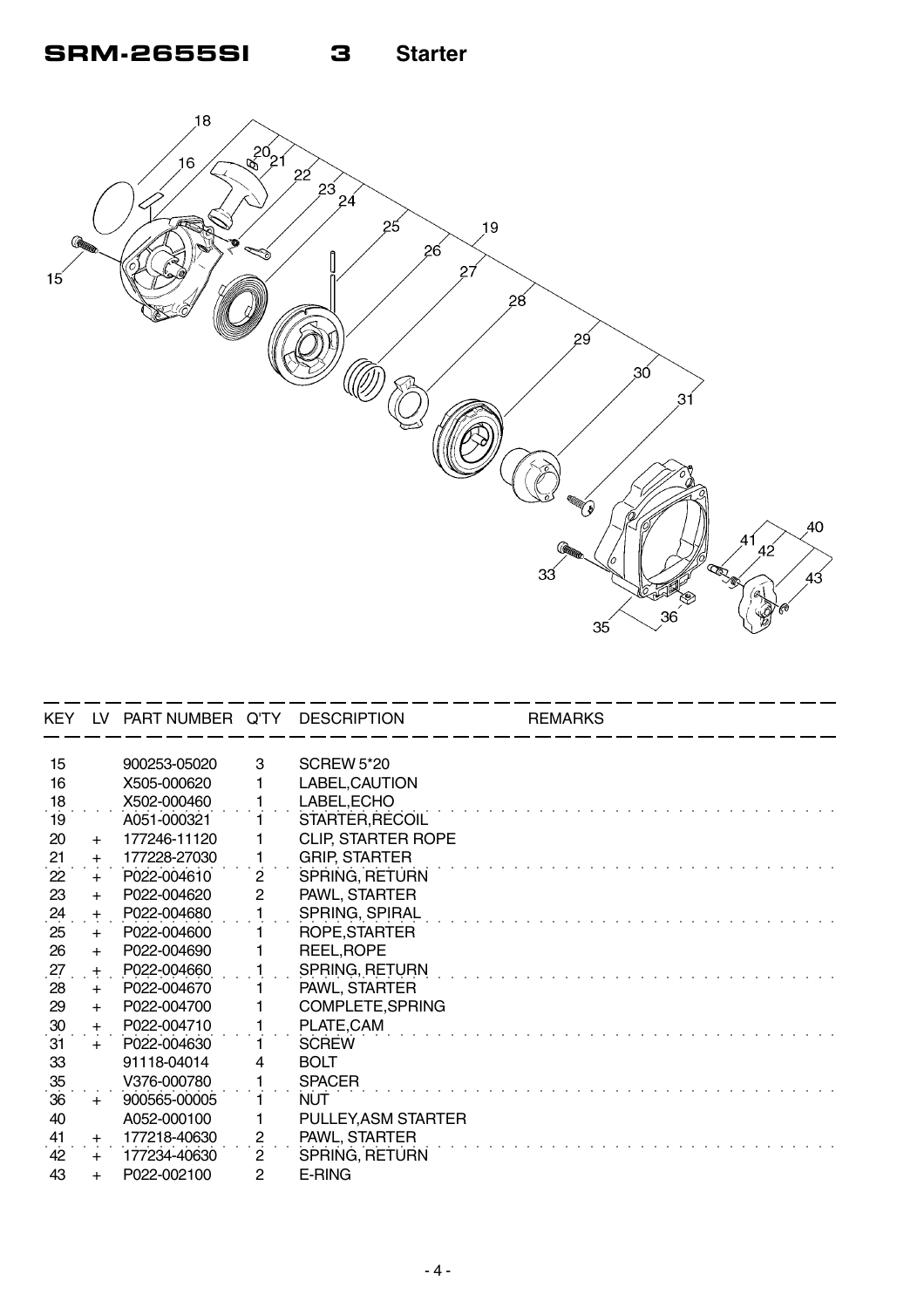

| <b>KEY</b>      | LV. | PART NUMBER Q'TY |              | <b>DESCRIPTION</b>         | <b>REMARKS</b> |
|-----------------|-----|------------------|--------------|----------------------------|----------------|
|                 |     |                  |              |                            |                |
|                 |     | 130313-57732     |              | LID, CLEANER               |                |
| $\overline{2}$  |     | 130406-52131     |              | <b>KNOB, FASTENER</b>      |                |
| 3.              |     | 890332-52730     |              | LABEL, CHOKE               |                |
|                 |     | 130310-51830     |              | FILTER, AIR                |                |
| 5               |     | 900242-05055     | 2            | SCREW 5*55 (W/W.SW)        |                |
| 6               |     | 129011-57731     |              | PLATE, PRVENT              |                |
|                 |     | P021-001430      |              | CASE, AIR CLEANER          |                |
| 8               |     | A021-001480      |              | CARBURETOR, DIAPHRAGM      |                |
| $\cdot$ 9       |     | 130010-13410     |              | <b>GASKET, INTAKE</b>      |                |
| 10              |     | 130017-56431     |              | <b>INSULATOR</b>           |                |
| 11              |     | 900162-05025     | $\mathbf{2}$ | <b>BOLT, H.S. 5*25</b>     |                |
| $\frac{12}{13}$ |     | 130010-55930     |              | <b>GASKET, INTAKE</b>      |                |
|                 |     | 145802-65831     |              | <b>MUFFLER ASY</b>         |                |
| 14              | $+$ | 145510-55932     |              | <b>GASKET, MUFFLER</b>     |                |
| 15              | $+$ | 145866-42031     |              | <b>GASKET, MUFFLER LID</b> |                |
| 16              | $+$ | 145876-42030     |              | LID, MUFFLER (B)           |                |
| 17              | $+$ | 145818-52130     |              | <b>GUIDE, EXHAUST</b>      |                |
| 18              | $+$ | 900238-04010     | 3            | SCREW 4*10                 |                |
| 19              |     | 900600-00005     | 2            | <b>WASHER 5</b>            |                |
| 20              |     | 900105-05055     | 2            | <b>BOLT, H.S. 5*55</b>     |                |
|                 |     | 91118-05012      | 2            | <b>BOLT</b>                |                |
| $\frac{21}{22}$ |     | 145621-57731     |              | <b>COVER, MUFFLER</b>      |                |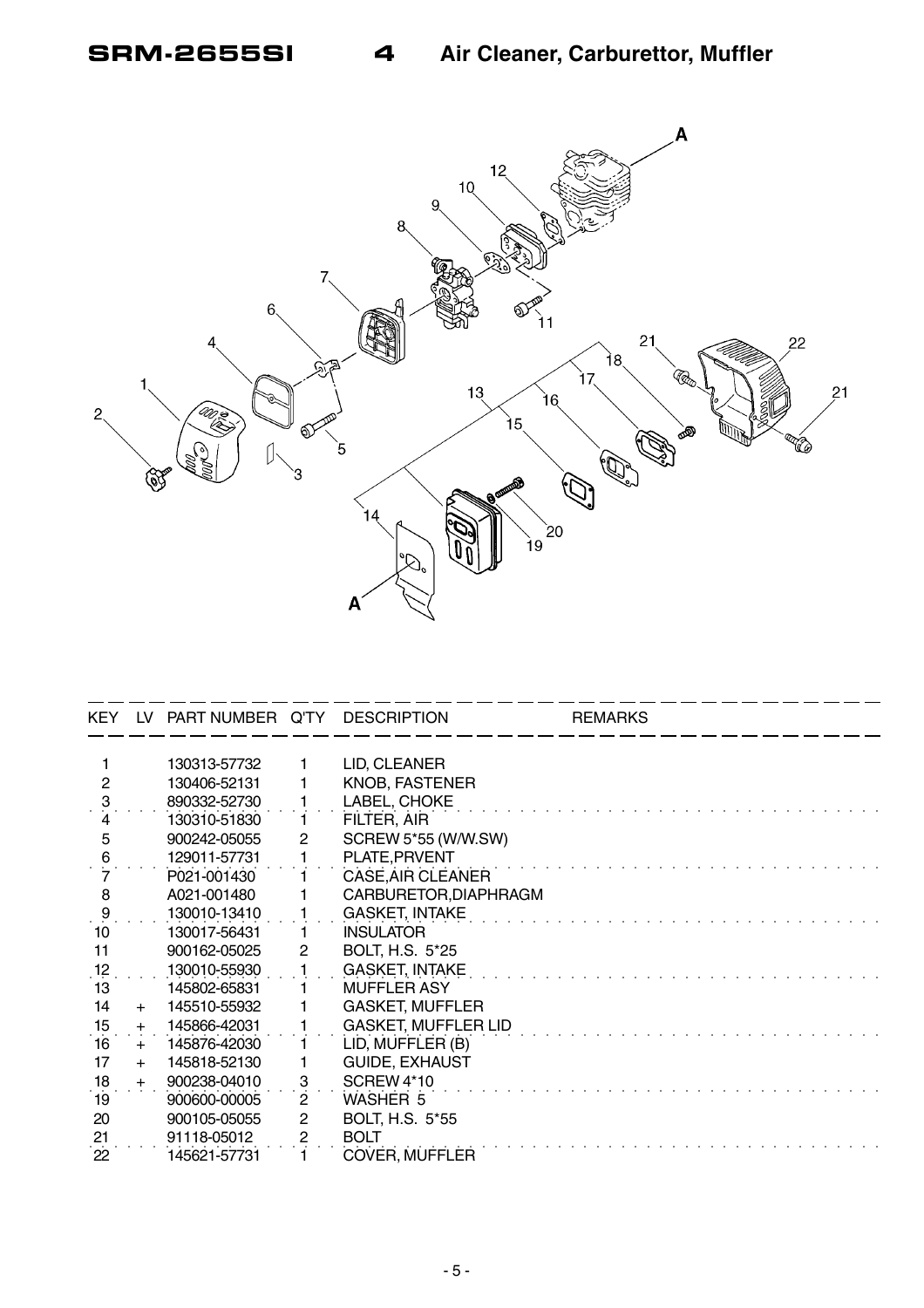

| <b>KEY</b> | LV.   | PART NUMBER Q'TY DESCRIPTION |   |                          | <b>REMARKS</b> |  |
|------------|-------|------------------------------|---|--------------------------|----------------|--|
|            |       |                              |   |                          |                |  |
|            |       | 131300-56430                 |   | <b>VALVE, CHECK</b>      |                |  |
|            |       | 132013-26630                 | 2 | <b>CLIP</b>              |                |  |
|            |       | 437217-20760                 |   | <b>PIPE</b><br>$3*6*100$ |                |  |
|            |       | 132010-52030                 |   | <b>PIPE</b>              |                |  |
| 5          |       | 437215-20760                 |   | $3*6*60$<br><b>PIPE</b>  |                |  |
|            |       | 132115-55930                 |   | <b>GROMMET, FUEL</b>     |                |  |
|            |       | 131205-19830                 |   | STRAINER, FUEL           |                |  |
| 8          |       | 131005-56532                 |   | TANK, FUEL               |                |  |
| 9          |       | 131004-55530                 |   | CAP ASSY, FUEL TANK      |                |  |
| 10         | $+$   | 131016-55830                 |   | <b>GASKET, FUEL CAP</b>  |                |  |
| 11         | $\pm$ | 131051-56030                 |   | CLIP, FUEL CAP           |                |  |
| 12         |       | 900239-05016                 |   | <b>SCREW 5*16</b>        |                |  |
| 13         |       | 900244-05020                 |   | <b>SCREW</b>             |                |  |
| 14         |       | 305110-57733                 |   | <b>STAND</b>             |                |  |
| 15         |       | 91118-05022                  |   | BOLT                     |                |  |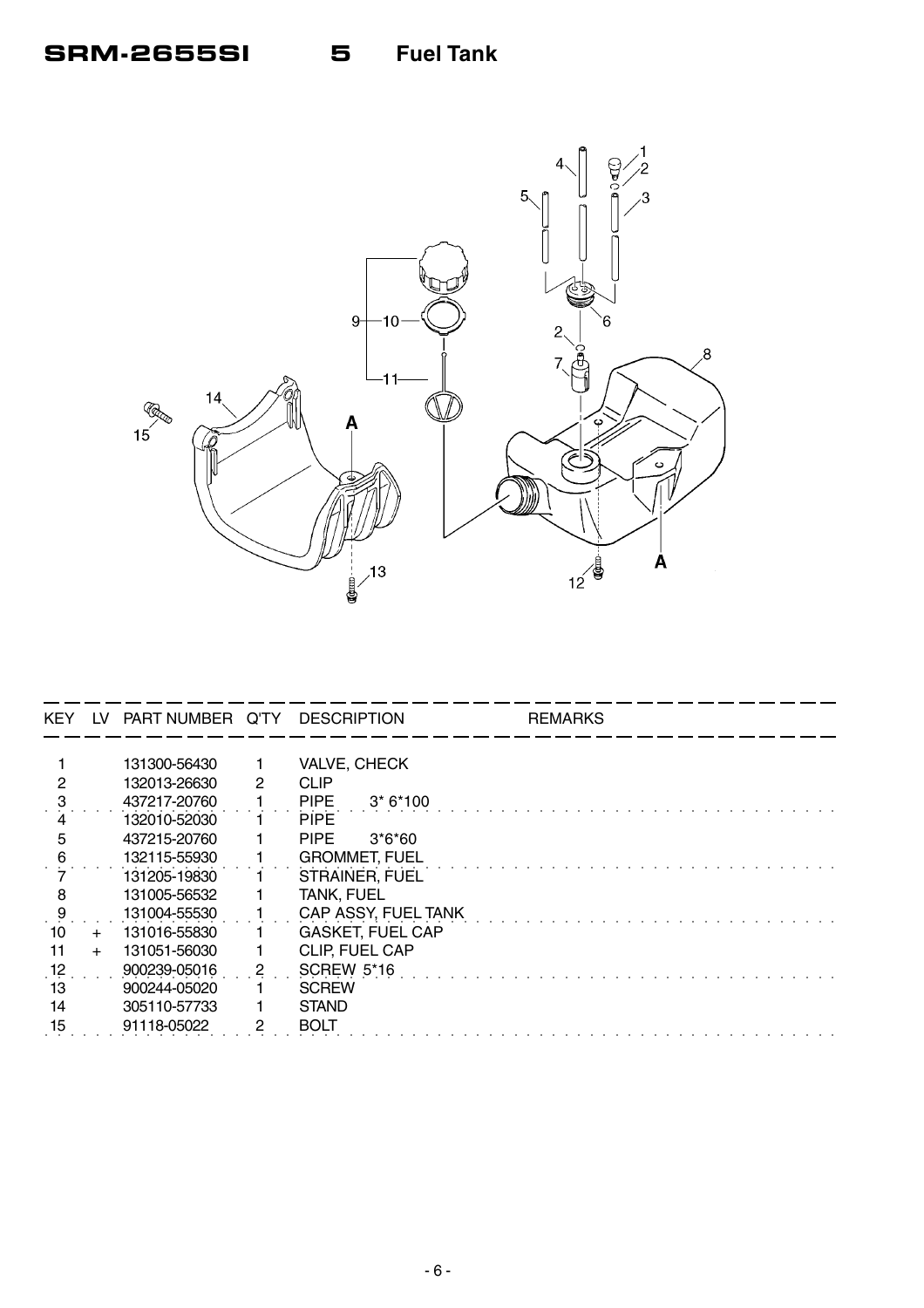

| KEY.                | LV.  | PART NUMBER Q'TY DESCRIPTION |   |                            | <b>REMARKS</b> |
|---------------------|------|------------------------------|---|----------------------------|----------------|
|                     |      |                              |   |                            |                |
|                     |      | P021-002612                  |   | <b>GRIP ASY, F-HANDLE</b>  |                |
| 2                   | $+$  | 900253-04016                 | 3 | SCREW 4*16                 |                |
| $\ddot{\mathbf{3}}$ | $+$  | 900220-05030                 |   | <b>SCREW 5*30</b>          |                |
|                     | $+$  | 900500-00005                 |   | NUT <sub>5</sub>           |                |
| 5                   |      | C460-000011                  |   | LOCKOUT, THROTTLE          |                |
| $\frac{6}{7}$       |      | V452-000130                  |   | SPRING, TORSION            |                |
|                     |      | C450-000022                  |   | TRIGGÉR,THROTTLE           |                |
| 8                   |      | V452-000060                  |   | SPRING, TORSION            |                |
| $\frac{9}{1}$       |      | 163401-43130                 |   | <b>SWITCH, IGNITION</b>    |                |
| 10                  |      | C463-000000                  |   | <b>KNOB, LATCH</b>         |                |
| 11                  |      | V430-000362                  |   | CABLE, BOWDEN              |                |
| .12                 |      | V475-000000                  |   | <b>TUBE</b>                |                |
| 13                  |      | 159112-09961                 |   | <b>CLIP</b>                |                |
| 14                  |      | 224924-52130                 | 2 | <b>CLIP</b>                |                |
| 15                  |      | P021-013000                  |   | RING, HARNESS ASSY         |                |
| 16                  | $+$  | 301200-21330                 |   | <b>HOOK ASS'Y</b>          |                |
| 17                  | $++$ | 301015-05330                 |   | HOOK, BAND                 |                |
| 18                  | $+$  | 91119-05012                  |   | <b>BOLT</b>                |                |
| 19                  |      | P021-012820                  |   | <b>FIXTURE, ASY HANDLE</b> |                |
| 20                  | $+$  | 900565-50008                 |   | <b>NUT</b>                 |                |
| 21                  | $+$  | 91118-05030                  | 3 | <b>BOLT</b>                |                |
| 23                  | $+$  | 605014-54230                 |   | <b>WASHER</b>              |                |
| 24                  | $+$  | V299-000110                  |   | KNOB, FASTENER             |                |
| 33                  | $+$  | C423-000041                  |   | <b>FIXTURE, HANDLE</b>     |                |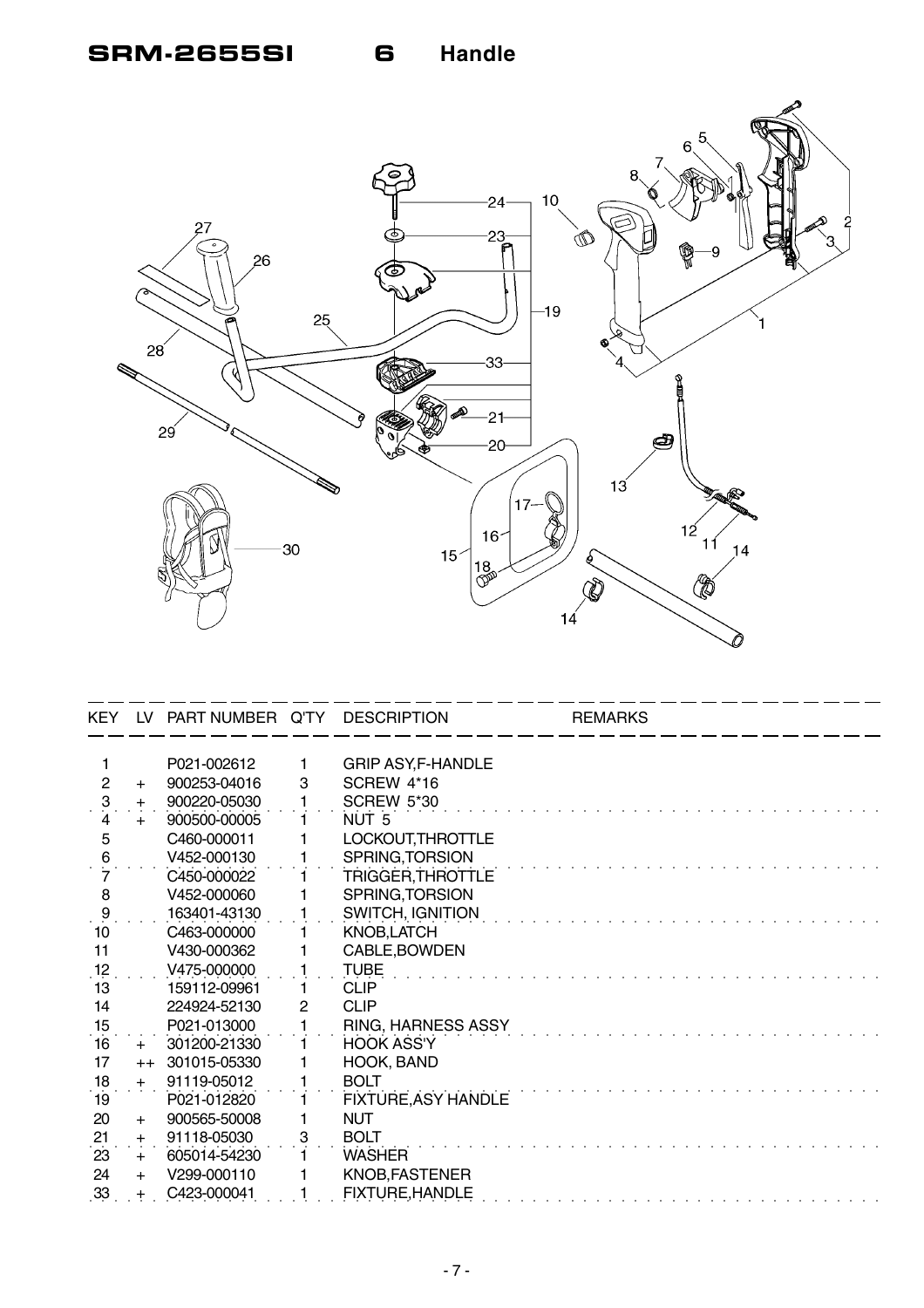**Handle** 6



| KEY                                      | I V | PART NUMBER Q'TY                                                                          | <b>DESCRIPTION</b>                                                                                                                      | <b>REMARKS</b> |
|------------------------------------------|-----|-------------------------------------------------------------------------------------------|-----------------------------------------------------------------------------------------------------------------------------------------|----------------|
| -25<br>26<br>$^{27}$<br>28<br>-29<br>-30 |     | C400-000000<br>C403-000031<br>890617-43130<br>610206-23030<br>610011-25530<br>C062-000181 | <b>HANDLE, FRONT</b><br><b>GRIP,HANDLE</b><br>LABEL, CAUTION<br><b>HOUSING ASS'Y, D.SFT</b><br><b>SHAFT, DRIVE</b><br>HARNESS, SHOULDER |                |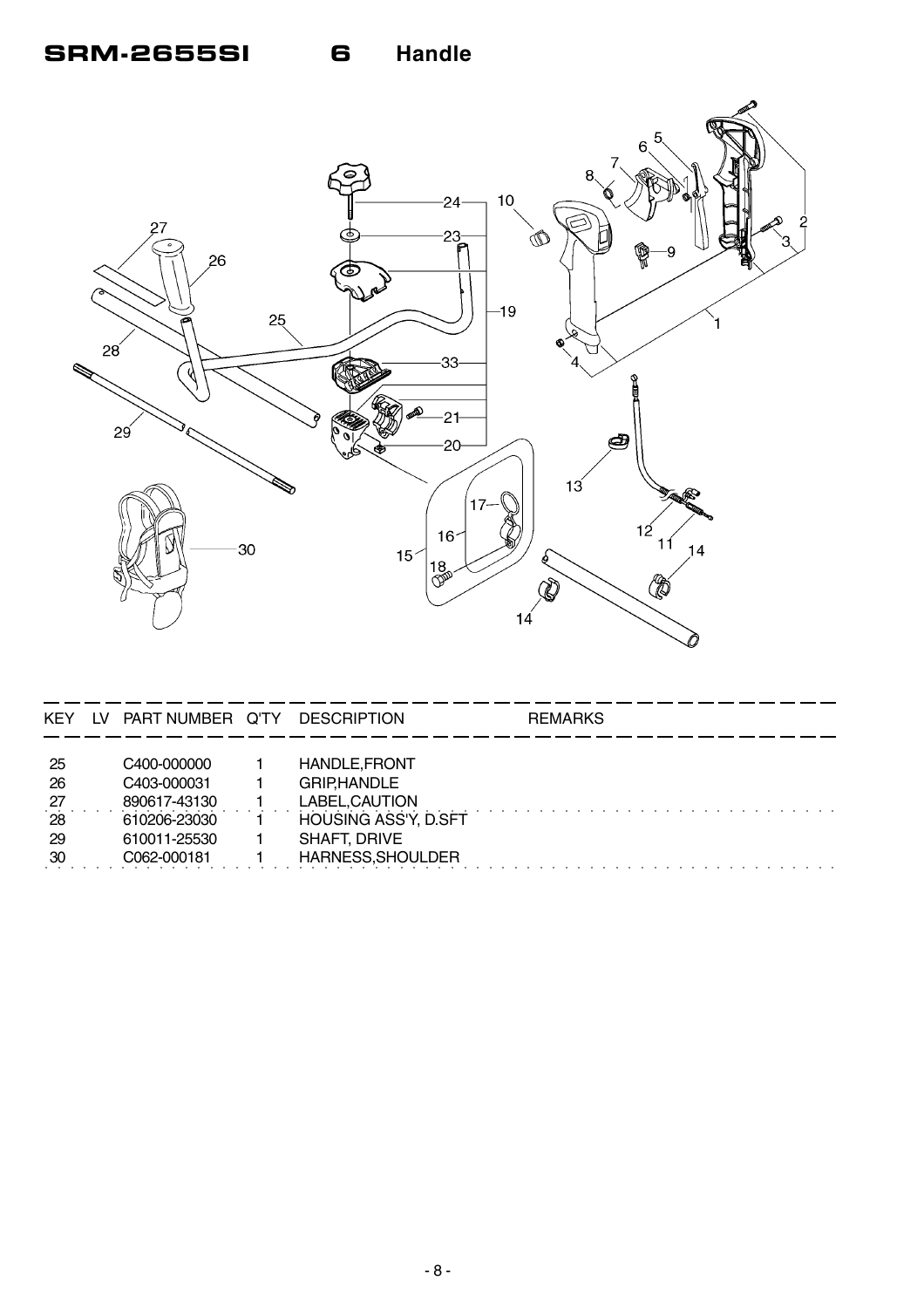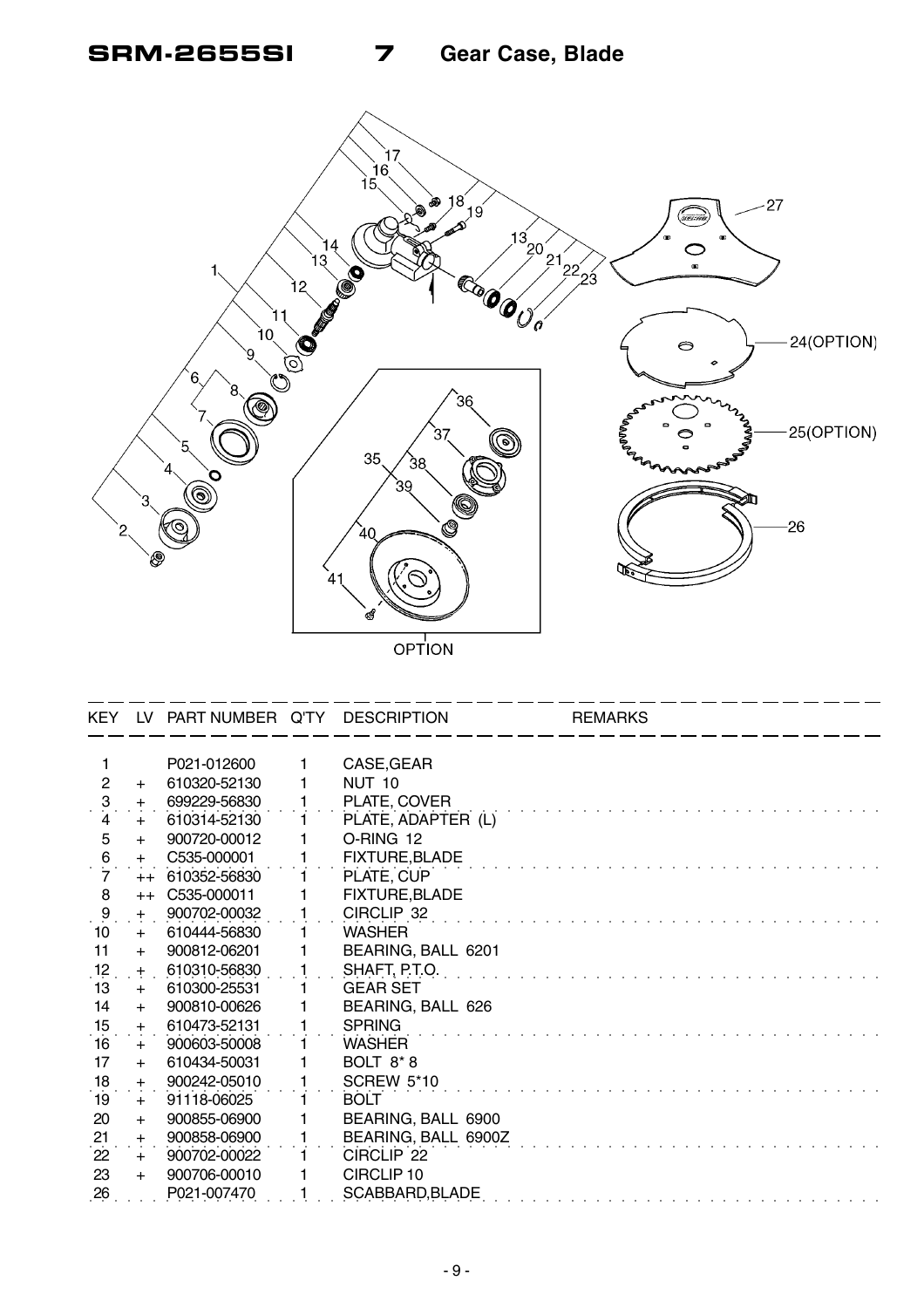

| <b>KEY</b> | LV. | PART NUMBER Q'TY DESCRIPTION |                        | <b>REMARKS</b> |
|------------|-----|------------------------------|------------------------|----------------|
|            |     |                              |                        |                |
| 27         |     | X405-000011                  | SAW, BUSH CUTTER       |                |
| 24         |     | 696001-44731                 | BLADE, 8-CUTTER 9IN    |                |
| 25         |     | 695001-44731                 | SAW, CIRCULAR 9*80T    |                |
| 35         |     | 699200-56830                 | CAP ASSY, FREE         |                |
| 36         |     | 610313-56830                 | PLATE, ADAPTER (U)     |                |
| 37         |     | 699226-05430                 | <b>HOLDER, BEARING</b> |                |
| 38         |     | 900814-06202                 | BEARING, BALL 6202     |                |
| -39        |     | 699227-04630                 | NUT                    |                |
| 40         |     | 699228-08930                 | PLATE, COVER           |                |
| 41         |     | 900141-05012                 | <b>BOLT 5*12</b>       |                |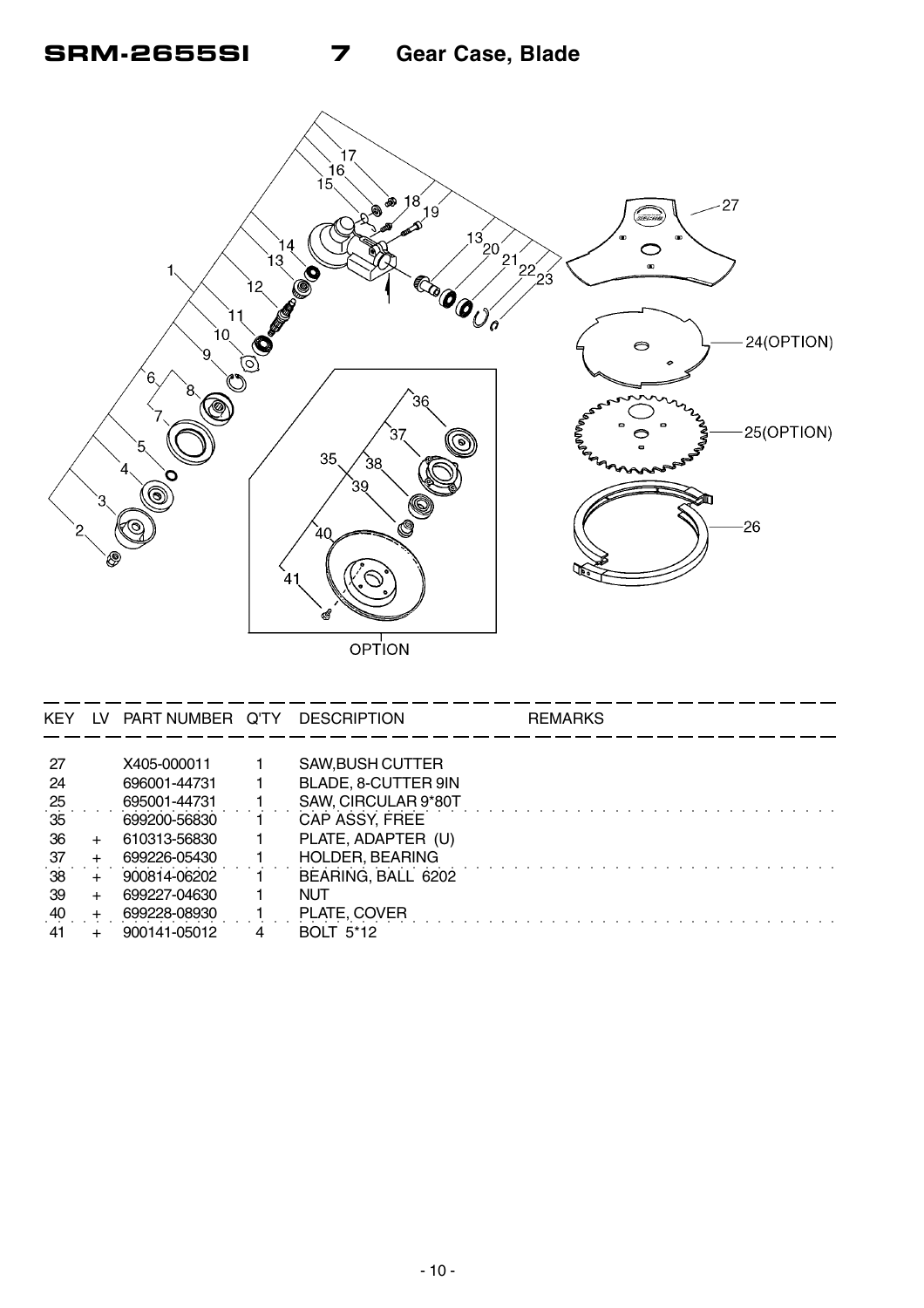

| <b>KEY</b> | l V    | PART NUMBER Q'TY | <b>DESCRIPTION</b>     | <b>REMARKS</b> |
|------------|--------|------------------|------------------------|----------------|
|            |        |                  |                        |                |
|            |        | 895610-00130     | L-WRENCH (4MM)         |                |
|            |        | 895112-00330     | SPANNER 8*10           |                |
|            |        | X602-000020      | <b>TOOL, WRENCH</b>    |                |
|            |        | 897518-01131     | LOCKING TOOL           |                |
| 5          |        | P021-002861      | <b>GOGGLES</b>         |                |
| 6          |        | 898510-39130     | <b>BAG, TOOL</b>       |                |
| 10         |        | P021-002620      | SHIELD, BLADE(W/KNIFE) |                |
| 11         | $\pm$  | C550-000080      | SHIELD, BLADE          |                |
| 12         | $+$    | C554-000000      | KNIFE, CORD            |                |
| 13         | $\div$ | 900252-05012     | <b>SCREW 5*12</b>      |                |
| 15         |        | C550-000100      | SHIELD, BLADE          |                |
| 16         | $+$    | 900565-00005     | <b>NUT</b>             |                |
| 17         |        | 900242-05018     | <b>SCREW 5*18</b>      |                |
| 21         |        | C550-000090      | SHIELD, BLADE          |                |
| 22         |        | 699013-56830     | PLATE, SHIELD          |                |
| 23         |        | 91118-05025      | <b>BOLT</b>            |                |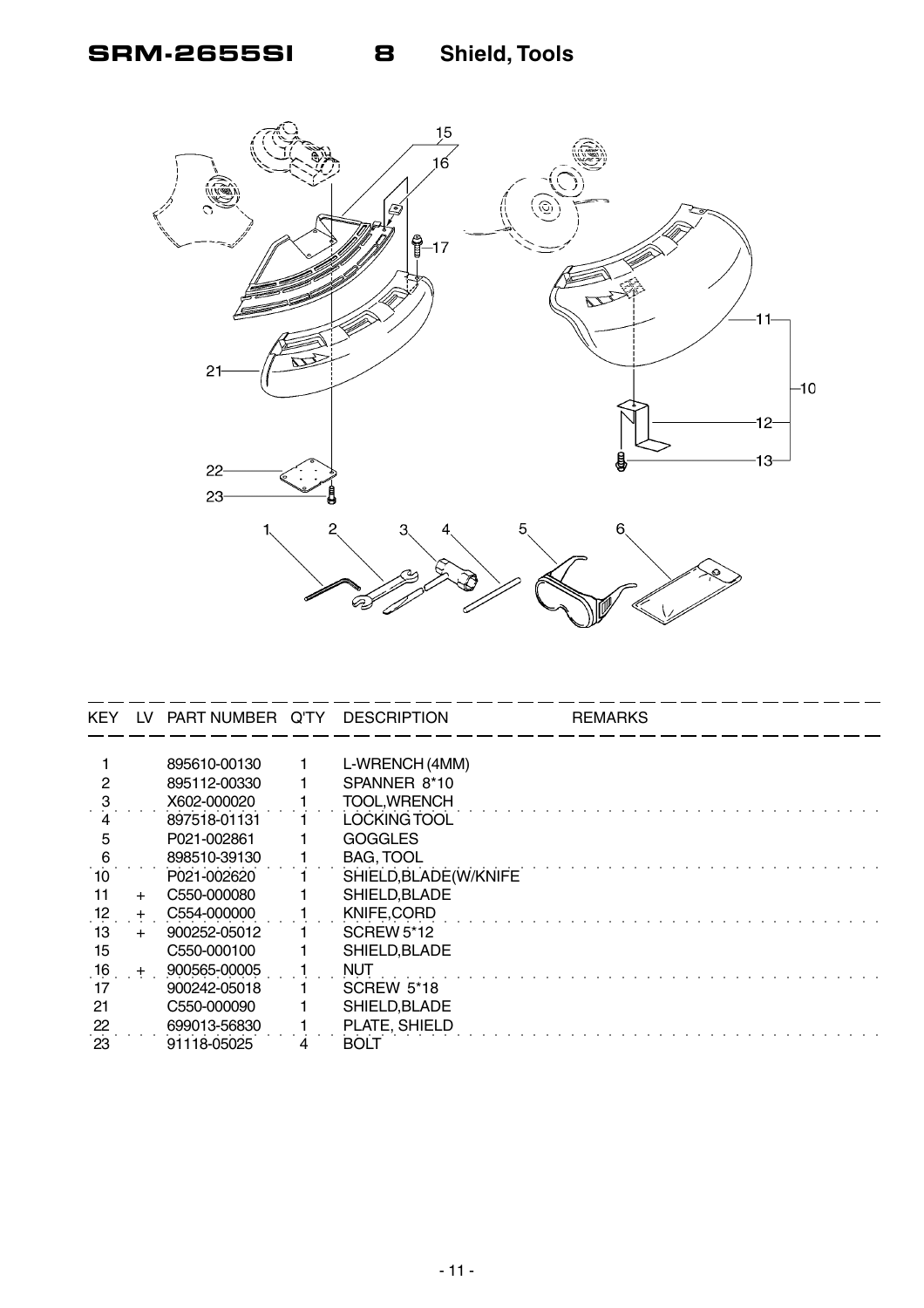

|                     |         | KEY LV PART NUMBER Q'TY DESCRIPTION |                |                             | <b>REMARKS</b> |
|---------------------|---------|-------------------------------------|----------------|-----------------------------|----------------|
|                     |         | A021-001480                         |                | CARBURETOR, DIAPHRAGM       |                |
| 1                   |         | 123179-05560                        |                | <b>BODY ASSY, PUMP</b>      |                |
|                     | $+$     | 123126-10631                        |                |                             |                |
| $\ddot{?}$          | $^{++}$ |                                     |                | <b>SCREEN, INLET</b>        |                |
| 3<br>$\overline{4}$ | $++$    | 123137-19830                        |                | <b>VALVE, INLET NEEDLE</b>  |                |
|                     | $++$    | 123122-05560                        |                | SPRING, METER. LEVER        |                |
| 5<br>$\rm \dot{6}$  | $++$    | 123139-05560                        |                | SCREW, M. LEVER PIN         |                |
|                     | $++$    | 123138-03930                        |                | PIN, METERING LEVER         |                |
| $\overline{7}$      | $++$    | 123123-03930                        |                | LEVER, METERING             |                |
| $\ddot{\mathbf{8}}$ | $+$     | 123180-05560                        |                | <b>BODY, AIR PURGE</b>      |                |
| 9                   | $+$     | 123142-05560                        |                | <b>COVER, PRIMER PUMP</b>   |                |
| 10                  | $+$     | 123181-40630                        |                | PUMP, PRIMER                |                |
| 11                  | $+$     | P003-001850                         |                | DIAPHRAGM, METERING         |                |
| 12                  | $+$     | 123140-05560                        |                | GASKET, M. DIAPHRAGM        |                |
| 13                  | $+$     | 123112-40630                        |                | DIAPHRAGM, PUMP             |                |
| 14                  | $+$     | P003-000100                         |                | <b>GASKET, PUMP</b>         |                |
| 15                  | $+$     | 123173-07930                        |                | <b>CLIP</b>                 |                |
| 16                  | $+$     | 123149-54230                        |                | <b>WASHER</b>               |                |
| 17                  | $+$     | 123172-45130                        |                | <b>SWIVEL</b>               |                |
| 18                  | $+$     | 123114-40630                        | $\overline{2}$ | <b>SCREW</b>                |                |
| 19                  | $+$     | 123128-54230                        |                | <b>BRACKET, IDLE ADJUST</b> |                |
| 20                  | $+$     | 123153-56430                        |                | <b>NUT, ADJUSTER</b>        |                |
| 21                  | $+$     | 123161-56431                        |                | <b>SCREW, ADJUSTER</b>      |                |
| 22                  | $+$     | 123143-12110                        |                | RING, PACKING               |                |
| 23                  |         | 123110-05560                        | 4              | <b>SCREW, PUMP COVER</b>    |                |
|                     |         |                                     |                |                             |                |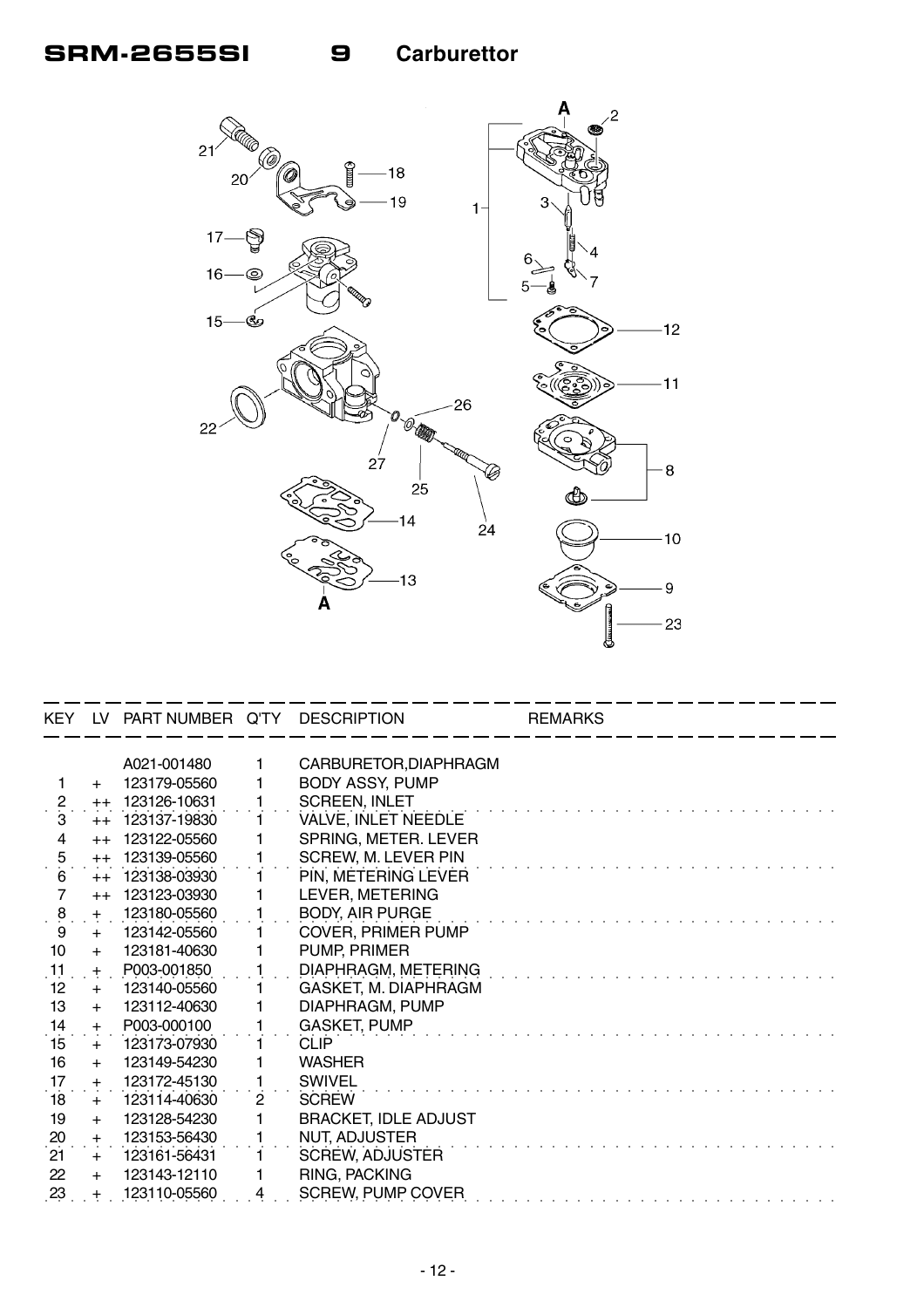## **SRM-2655SI**

9



| <b>KEY</b>              | LV PART NUMBER Q'TY                                          | DESCRIPTION                                                                  | <b>REMARKS</b> |
|-------------------------|--------------------------------------------------------------|------------------------------------------------------------------------------|----------------|
| -24<br>25<br>-26<br>-27 | 123120-54230<br>123121-22130<br>123174-54230<br>123183-54230 | NEEDLE, HIGH SPEED<br>SPRING, NEEDLE<br><b>WASHER, CHECK VALVE</b><br>O-RING |                |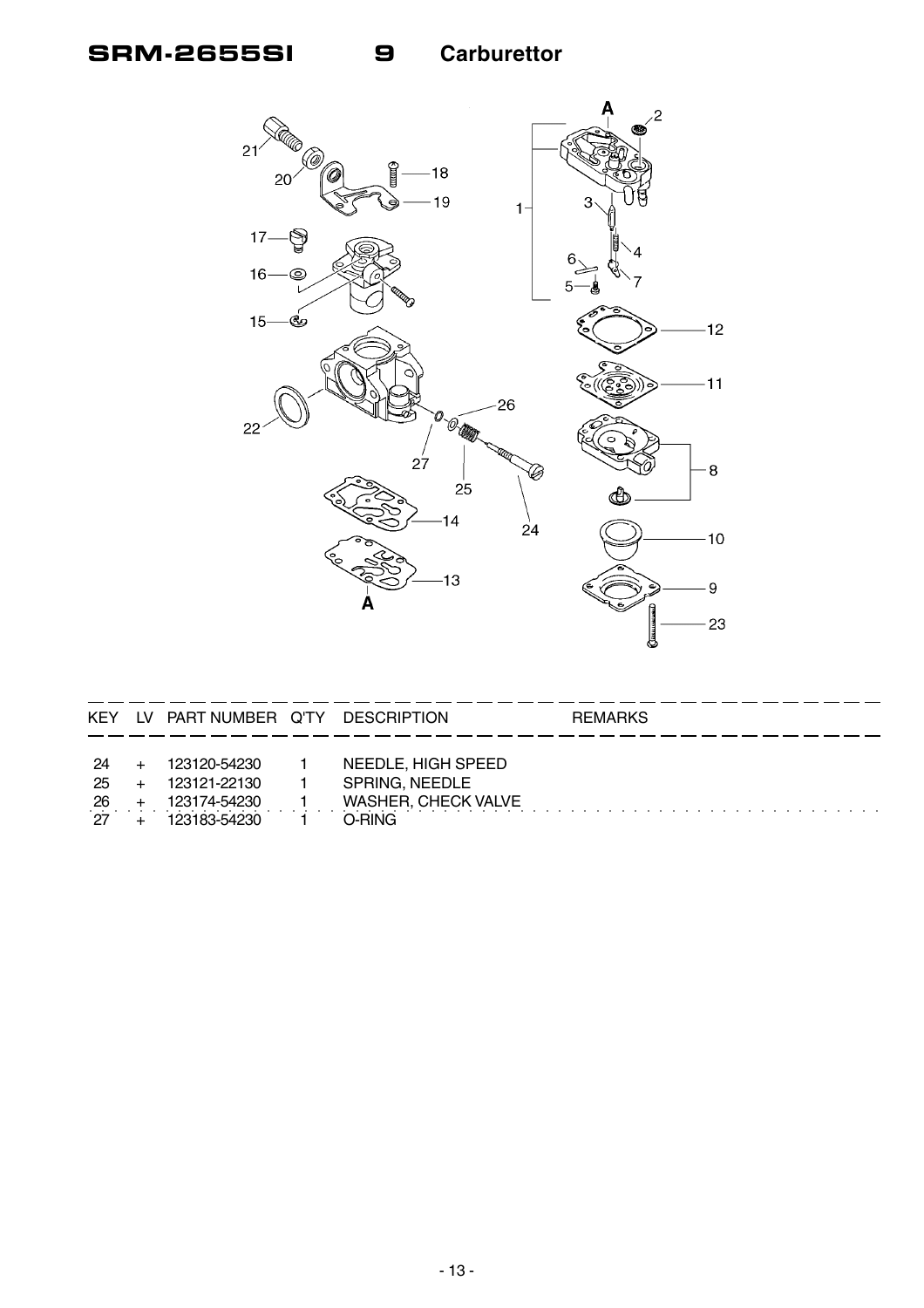| <b>Parts Number</b> | Key No.  | <b>Parts Number</b> | Key No.  | <b>Parts Number</b> | Key No.  |
|---------------------|----------|---------------------|----------|---------------------|----------|
| A021-001480         | $4 - 8$  | V553-000020         | $1 - 12$ | 130313-57732        | $4 - 1$  |
| A021-001480         | $9 -$    | V606-000000         | $1 - 10$ | 130406-52131        | $4 - 2$  |
| A051-000321         | $3 - 19$ | X405-000011         | $7 - 27$ | 131004-55530        | $5 - 9$  |
| A052-000100         | $3 - 40$ | X502-000460         | $3 - 18$ | 131005-56532        | $5 - 8$  |
| A101-000010         | $1 - 9$  | X505-000620         | $3 - 16$ | 131016-55830        | $5 - 10$ |
| A160-000220         | $1 - 4$  | X547-000660         | $2 - 17$ | 131051-56030        | $5 - 11$ |
| C062-000181         | $6 - 30$ | X602-000020         | $8 - 3$  | 131205-19830        | $5 - 7$  |
| C400-000000         | $6 - 25$ | 100014-55930        | $1 - 13$ | 131300-56430        | $5 - 1$  |
| C403-000031         | $6 - 26$ | 100015-04630        | $1 - 11$ | 132010-52030        | $5 - 4$  |
| C423-000041         | $6 - 33$ | 100100-56032        | $1 - 14$ | 132013-26630        | $5 - 2$  |
| C450-000022         | $6 - 7$  | 100142-12330        | $1 - 15$ | 132115-55930        | $5 - 6$  |
| C460-000011         | $6 - 5$  | 100212-28230        | $1 - 21$ | 145510-55932        | $4 - 14$ |
| C463-000000         | $6 - 10$ | 100213-05530        | $1 - 17$ | 145621-57731        | $4 - 22$ |
| C535-000001         | $7 - 6$  | 100215-03930        | $2 - 14$ | 145802-65831        | $4 - 13$ |
| C535-000011         | $7 - 8$  | 100242-55930        | $1 - 20$ | 145818-52130        | $4 - 17$ |
| C550-000080         | $8 - 11$ | 101010-56030        | $1 - 7$  | 145866-42031        | $4 - 15$ |
| C550-000090         | $8 - 21$ | 101034-56532        | $1 - 5$  | 145876-42030        | $4 - 16$ |
| C550-000100         | $8 - 15$ | 101503-56031        | $2 - 10$ | 152626-56032        | $2 - 25$ |
| C554-000000         | $8 - 12$ | 101538-28230        | $1 - 23$ | 152801-55930        | $2 - 1$  |
| P003-000100         | $9 - 14$ | 123110-05560        | $9 - 23$ | 156112-40630        | $2 - 26$ |
| P003-001850         | $9 - 11$ | 123112-40630        | $9 - 13$ | 159010-10230        | $2 - 29$ |
| P021-000371         | $1 - 8$  | 123114-40630        | $9 - 18$ | 159011-03432        | $2 - 28$ |
| P021-000941         | $1 - 16$ | 123120-54230        | $9 - 24$ | 159012-03433        | $2 - 27$ |
| P021-001430         | $4 - 7$  | 123121-22130        | $9 - 25$ | 159112-09961        | $6 - 13$ |
| P021-002612         | $6 - 1$  | 123122-05560        | $9 - 4$  | 159905-55930        | $1 - 3$  |
| P021-002620         | $8 - 10$ | 123123-03930        | $9 - 7$  | 162010-56430        | $2 - 23$ |
| P021-002861         | $8 - 5$  | 123126-10631        | $9 - 2$  | 162014-52930        | $2 - 21$ |
| P021-007470         | 7 - 26   | 123128-54230        | $9 - 19$ | 163401-43130        | $6 - 9$  |
| P021-012600         | $7 - 1$  | 123137-19830        | $9 - 3$  | 175005-55930        | $2 - 11$ |
| P021-012820         | $6 - 19$ | 123138-03930        | $9 - 6$  | 175009-55931        | $2 - 7$  |
| P021-013000         | $6 - 15$ | 123139-05560        | $9 - 5$  | 175018-05533        | $2 - 6$  |
| P022-002100         | $3 - 43$ | 123140-05560        | $9 - 12$ | 175046-56030        | $2 - 9$  |
| P022-004600         | $3 - 25$ | 123142-05560        | 9 - 9    | 175048-05530        | $2 - 5$  |
| P022-004610         | $3 - 22$ | 123143-12110        | $9 - 22$ | 175049-56030        | $2 - 8$  |
| P022-004620         | $3 - 23$ | 123149-54230        | $9 - 16$ | 177218-40630        | $3 - 41$ |
| P022-004630         | $3 - 31$ | 123153-56430        | $9 - 20$ | 177228-27030        | $3 - 21$ |
| P022-004660         | $3 - 27$ | 123161-56431        | $9 - 21$ | 177234-40630        | $3 - 42$ |
| P022-004670         | $3 - 28$ | 123172-45130        | 9 - 17   | 177246-11120        | $3 - 20$ |
| P022-004680         | $3 - 24$ | 123173-07930        | $9 - 15$ | 178111-06230        | $2 - 30$ |
| P022-004690         | $3 - 26$ | 123174-54230        | $9 - 26$ | 224924-52130        | $6 - 14$ |
| P022-004700         | $3 - 29$ | 123179-05560        | 9 - 1    | 301015-05330        | $6 - 17$ |
| P022-004710         | $3 - 30$ | 123180-05560        | $9 - 8$  | 301200-21330        | $6 - 16$ |
| V299-000110         | $6 - 24$ | 123181-40630        | $9 - 10$ | 305110-57733        | $5 - 14$ |
| V353-000020         | $1 - 2$  | 123183-54230        | $9 - 27$ | 437215-20760        | $5 - 5$  |
| V376-000780         | $3 - 35$ | 129011-57731        | 4 - 6    | 437217-20760        | $5 - 3$  |
| V430-000362         | $6 - 11$ | 130010-13410        | 4 - 9    | 605014-54230        | $6 - 23$ |
| V452-000060         | $6 - 8$  | 130010-55930        | 4 - 12   | 610011-25530        | $6 - 29$ |
| V452-000130         | $6 - 6$  | 130017-56431        | $4 - 10$ | 610206-23030        | $6 - 28$ |
| V475-000000         | 6 - 12   | 130310-51830        | 4 - 4    | 610300-25531        | 7 - 13   |
|                     |          |                     |          |                     |          |

**Index**

 $\overline{a}$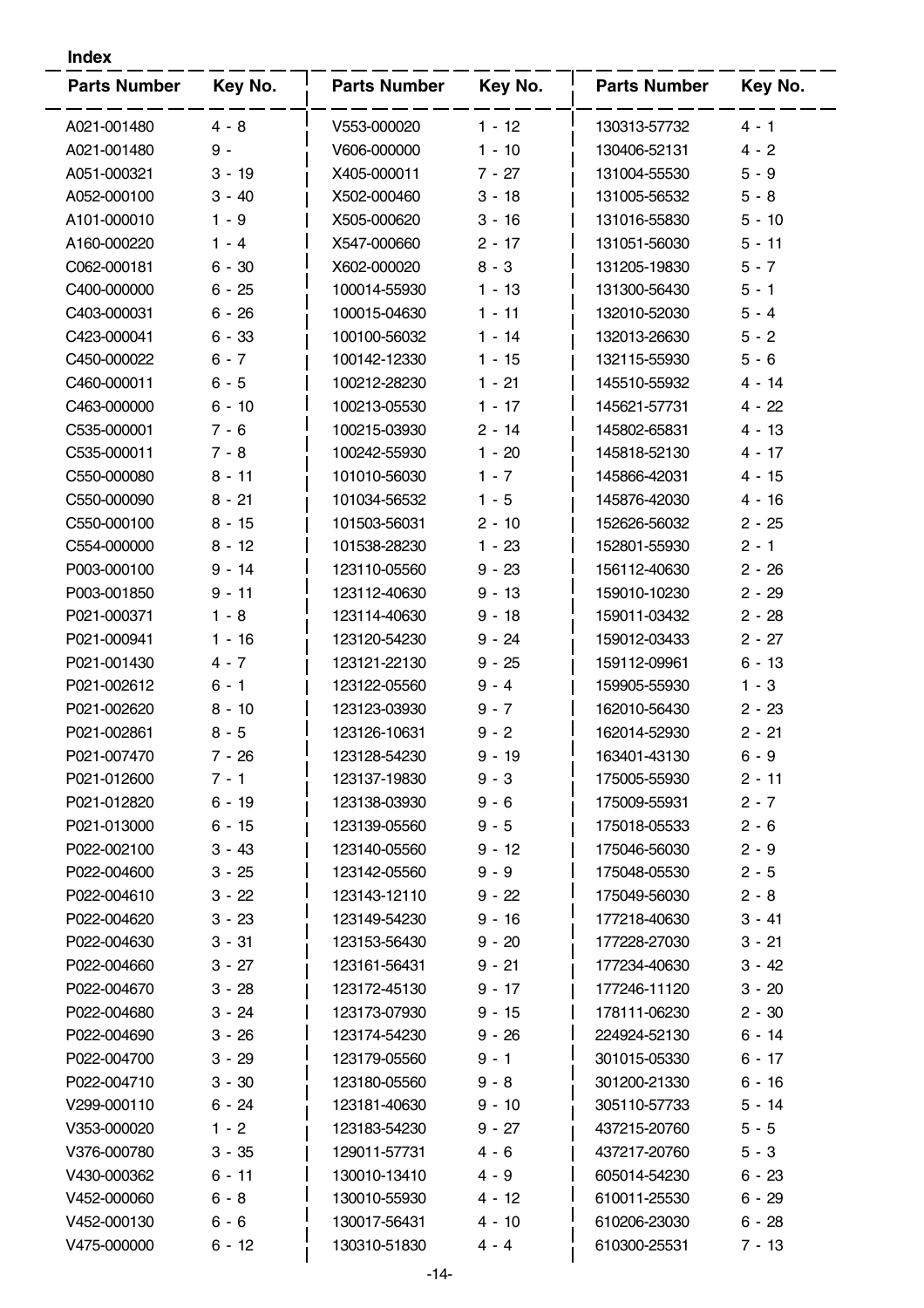| <b>Index</b>        |          |                     |          |                     |         |  |  |
|---------------------|----------|---------------------|----------|---------------------|---------|--|--|
| <b>Parts Number</b> | Key No.  | <b>Parts Number</b> | Key No.  | <b>Parts Number</b> | Key No. |  |  |
| 610310-56830        | $7 - 12$ | 900701-00010        | $2 - 15$ |                     |         |  |  |
| 610313-56830        | $7 - 36$ | 900702-00022        | $7 - 22$ |                     |         |  |  |
| 610314-52130        | $7 - 4$  | 900702-00026        | $2 - 12$ |                     |         |  |  |
| 610320-52130        | $7 - 2$  | 900702-00028        | $1 - 19$ |                     |         |  |  |
| 610352-56830        | $7 - 7$  | 900702-00032        | $7 - 9$  |                     |         |  |  |
| 610434-50031        | $7 - 17$ | 900702-00042        | $2 - 20$ |                     |         |  |  |
| 610444-56830        | $7 - 10$ | 900706-00010        | $7 - 23$ |                     |         |  |  |
| 610473-52131        | $7 - 15$ | 900720-00012        | $7 - 5$  |                     |         |  |  |
| 610922-55931        | $2 - 18$ | 900800-36001        | $1 - 18$ |                     |         |  |  |
| 695001-44731        | $7 - 25$ | 900807-06000        | $2 - 13$ |                     |         |  |  |
| 696001-44731        | $7 - 24$ | 900810-00626        | $7 - 14$ |                     |         |  |  |
| 699013-56830        | $8 - 22$ | 900812-06201        | $7 - 11$ |                     |         |  |  |
| 699200-56830        | $7 - 35$ | 900814-06202        | $7 - 38$ |                     |         |  |  |
| 699226-05430        | $7 - 37$ | 900855-06900        | $7 - 20$ |                     |         |  |  |
| 699227-04630        | $7 - 39$ | 900858-06900        | $7 - 21$ |                     |         |  |  |
| 699228-08930        | $7 - 40$ | 91118-04014         | $3 - 33$ |                     |         |  |  |
| 699229-56830        | $7 - 3$  | 91118-05012         | $4 - 21$ |                     |         |  |  |
| 890332-52730        | $4 - 3$  | 91118-05018         | $2 - 16$ |                     |         |  |  |
| 890617-43130        | $6 - 27$ | 91118-05022         | $5 - 15$ |                     |         |  |  |
| 895112-00330        | $8 - 2$  | 91118-05025         | $8 - 23$ |                     |         |  |  |
| 895610-00130        | $8 - 1$  | 91118-05028         | $2 - 19$ |                     |         |  |  |
| 897518-01131        | $8 - 4$  | 91118-05030         | $6 - 21$ |                     |         |  |  |
| 898510-39130        | $8 - 6$  | 91118-06025         | $7 - 19$ |                     |         |  |  |
| 900105-05055        | 4 - 20   | 91119-05012         | $6 - 18$ |                     |         |  |  |
| 900141-05012        | $7 - 41$ | 91121-05020         | $1 - 1$  |                     |         |  |  |
| 900162-05022        | $1 - 6$  |                     |          |                     |         |  |  |
| 900162-05022        | $2 - 24$ |                     |          |                     |         |  |  |
| 900162-05025        | $1 - 22$ |                     |          |                     |         |  |  |
| 900162-05025        | $4 - 11$ |                     |          |                     |         |  |  |
| 900220-05030        | $6 - 3$  |                     |          |                     |         |  |  |
| 900238-04010        | $4 - 18$ |                     |          |                     |         |  |  |
| 900239-05016        | $5 - 12$ |                     |          |                     |         |  |  |
| 900242-05010        | $2 - 22$ |                     |          |                     |         |  |  |
| 900242-05010        | $7 - 18$ |                     |          |                     |         |  |  |
| 900242-05018        | $8 - 17$ |                     |          |                     |         |  |  |
| 900242-05055        | $4 - 5$  |                     |          |                     |         |  |  |
| 900244-05020        | $5 - 13$ |                     |          |                     |         |  |  |
| 900252-05012        | $8 - 13$ |                     |          |                     |         |  |  |
| 900253-04016        | $6 - 2$  |                     |          |                     |         |  |  |
| 900253-05020        | $3 - 15$ |                     |          |                     |         |  |  |
| 900500-00005        | $6 - 4$  |                     |          |                     |         |  |  |
| 900502-00008        | $2 - 4$  |                     |          |                     |         |  |  |
| 900565-00005        | $3 - 36$ |                     |          |                     |         |  |  |
| 900565-00005        | $8 - 16$ |                     |          |                     |         |  |  |
| 900565-50008        | $6 - 20$ |                     |          |                     |         |  |  |
| 900600-00005        | $4 - 19$ |                     |          |                     |         |  |  |
| 900600-00008        | $2 - 2$  |                     |          |                     |         |  |  |
| 900603-50008        | $7 - 16$ |                     |          |                     |         |  |  |
| 900605-00008        | $2 - 3$  |                     |          |                     |         |  |  |
|                     |          |                     |          |                     |         |  |  |